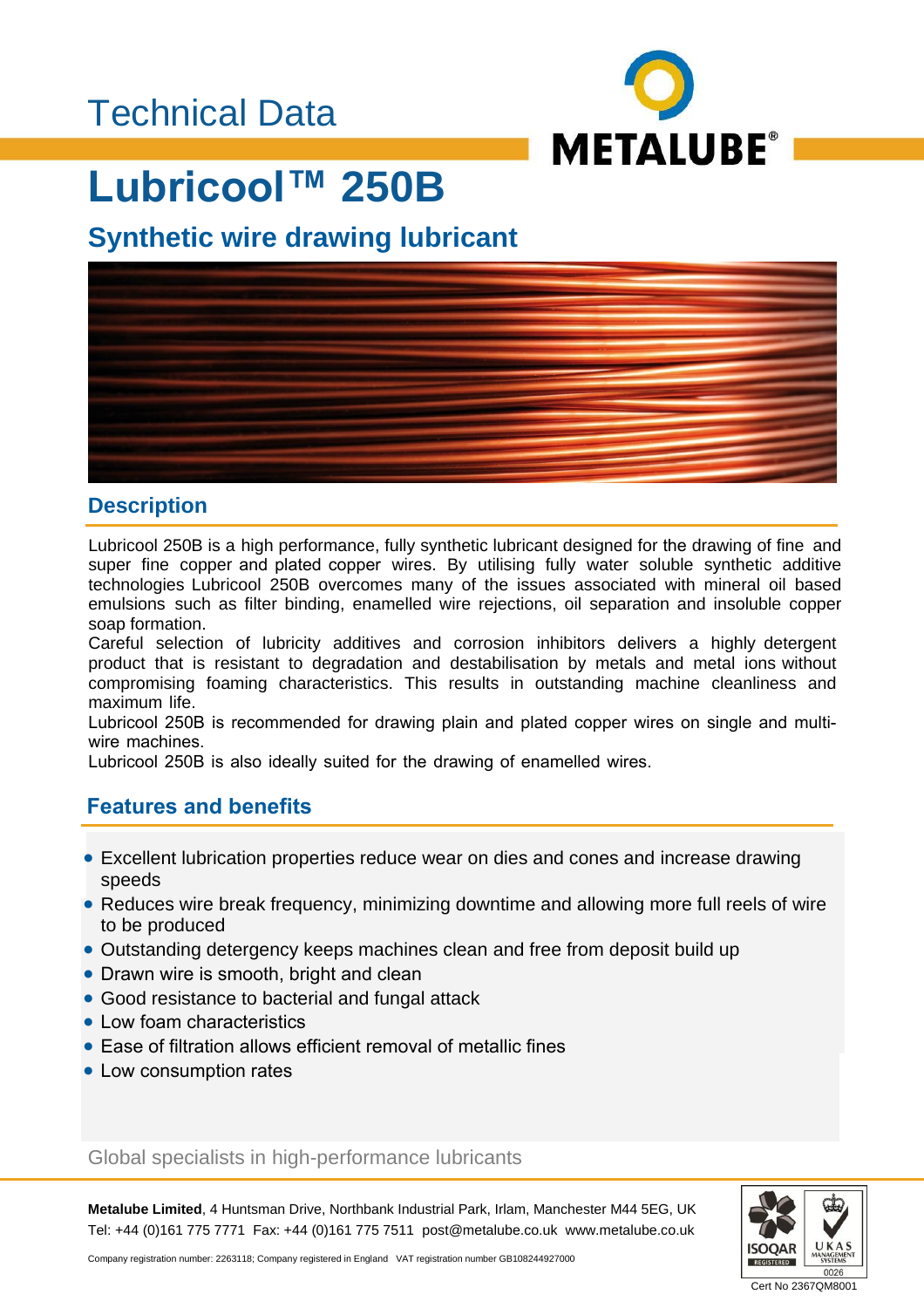### Technical Data



# **Lubricool™ 250B**

#### **Recommended instructions for use**

Being fully synthetic Lubricool 250B is not compatible with mineral oil based emulsions. Machines should be cleaned and flushed to remove residues of previously used lubricants.

For sensitive applications the use of deionized water is recommended. If de-ionised water is not available then make-up water should have a low salt content (conductivity <150 µS).

Lubricool 250B functions by an inverse solubility mechanism therefore bulk operating solution temperatures should be controlled to 30 - 40 °C to prevent resolubilisation problems.

To prepare a solution always add Lubricool 250B concentrate to water with adequate agitation – **never** add water to the concentrate.

For further information consult the Metalube wire drawing lubricants guide.

#### **Dilution range**

| Single Wire | Finishing | $0.050$ mm - $0.150$ mm | $2\% - 4\%$ |
|-------------|-----------|-------------------------|-------------|
| Single Wire | Finishing | $0.150$ mm - $0.300$ mm | $4\% - 6\%$ |
| Multi-Wire  | Finishing | $0.050$ mm - $0.150$ mm | $5\% - 7\%$ |
| Multi-Wire  | Finishing | $0.150$ mm - $0.300$ mm | $6\% - 8\%$ |

#### **Pack sizes**

Lubricool 250B is available in 1000 litre IBC, 205 litre drums or 20 litre containers.

#### **Technical data (typical values)**

| <b>Property</b>                                        | <b>Test method</b> | <b>Result</b>            |
|--------------------------------------------------------|--------------------|--------------------------|
| <b>Concentrate appearance</b>                          | <b>MSTM1</b>       | Clear blue fluid         |
| <b>Solution appearance</b><br>(5% in de-ionised water) | MSTM <sub>9</sub>  | Clear blue solution      |
| <b>Solution pH</b><br>(5% in de-ionised water)         | MSTM 18            | 9.6                      |
| Density at 20°C                                        | MSTM 23            | 1.077 g.cm <sup>-3</sup> |
| Conductivity at 25°C<br>(5% in de-ionised water)       | MSTM <sub>34</sub> | $1500 \mu S$             |

#### Global specialists in high-performance lubricants

**Metalube Limited**, 4 Huntsman Drive, Northbank Industrial Park, Irlam, Manchester M44 5EG, UK Tel: +44 (0)161 775 7771 Fax: +44 (0)161 775 7511 post@metalube.co.uk www.metalube.co.uk



Company registration number: 2263118; Company registered in England VAT registration number GB108244927000